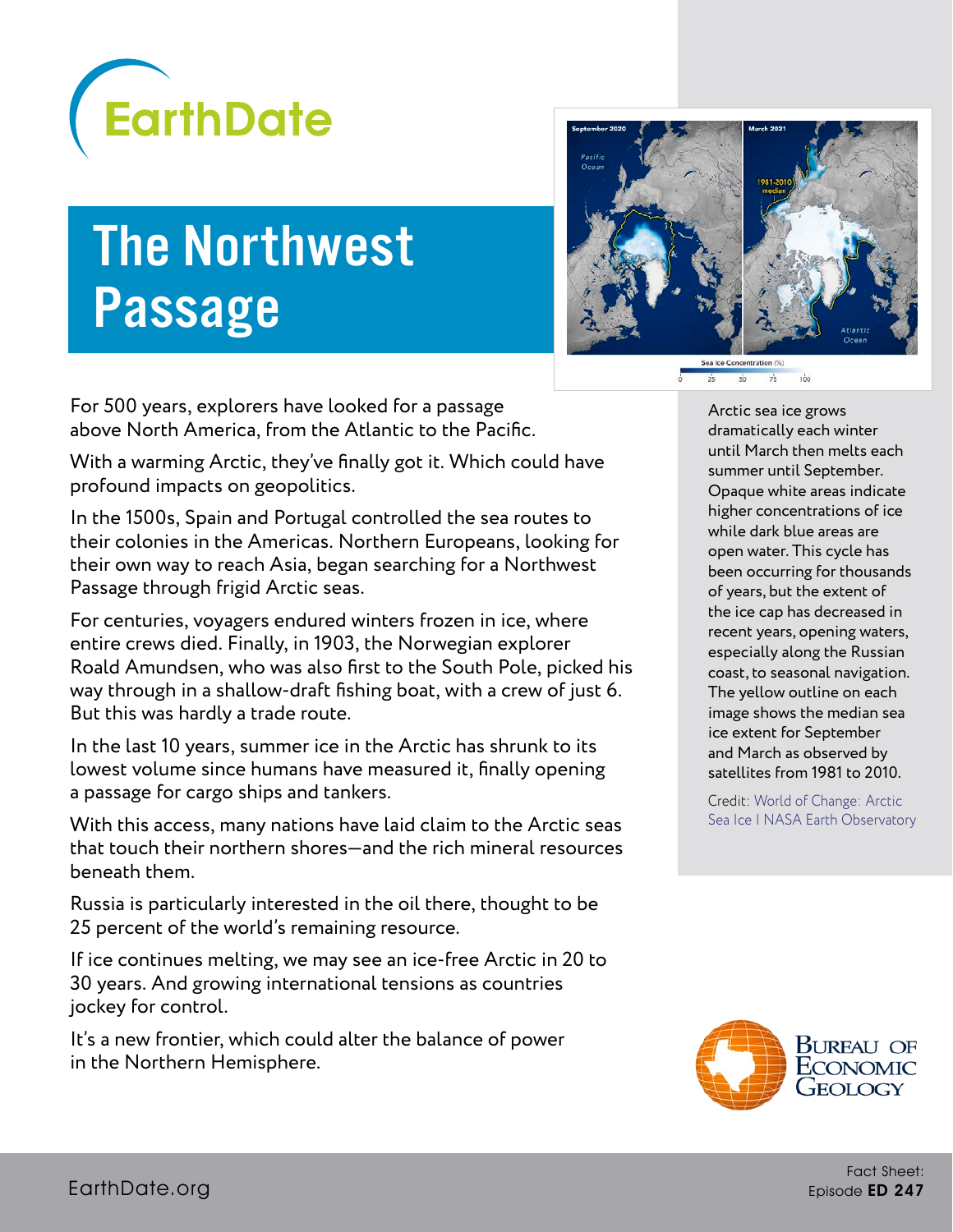## Background: The Northwest Passage

**Synopsis:** In 1492, when "Columbus sailed the ocean blue" in search of Asian ports, he ran into a big problem: North and South America were in the way. Countless treacherous voyages searched for the fabled Northwest Passage around the Americas starting in the 1500s. As the Arctic region warms, the passage is finally revealing itself seasonally, raising questions about who owns the Arctic seafloor and its riches, as well as luring tourists on cruise ships with icebreaker escorts.

- Attracted by the lure of a maritime route to Asia, seafarers have searched for the Northwest Passage for the past 500 years.
	- As early as the second-century AD, the Greek scholar Ptolemy imagined a frigid ocean, Mare Glaciale, toward Earth's North Pole.
	- After the voyages of Columbus, the Spanish and Portuguese gained control of the trade routes along the South American and African coasts.
	- Dutch, English and French explorers believed a Northwest Passage around North America would enable them to access Asian ports, so set out to find one.
	- **O** Maps of the treacherous region became important, and some maps were deliberately deceptive to lead competitors into danger.
- The most infamous expedition was the doomed 1845 voyage of British Naval Captain Sir John Franklin.
	- **O** Franklin set out in 1845 with 129 crew on two ships, the H.M.S. Erebus and the H.M.S. Terror, but, unfortunately, their voyage coincided with one of the last cold snaps of the Little Ice Age.
	- **O** The ships were trapped in the ice in September 1846 and abandoned in 1848.
	- Gradually, all 129 crew members perished, although rescuers searched the area for 11 years after their disappearance.
	- **O** The ships were recently discovered in Queen Maud Bay about 60 mi (96 km) south of the search area, possibly moved by the crew during a summer.
- Finally, Norwegian polar explorer Roald Amundsen navigated the Northwest Passage from 1903–1906 on the shallow-draft fishing vessel Gjøa with a crew of six, but it took three years and two winters frozen into the ice.



A 1482 world map by Leinhart Holle derived from rediscovered Greek manuscripts of Ptolemy's second-century *Geography*.

Credit: Lord Nicolas the German (Donnus Nicholas Germanus), cartographer Johann the Blockcutter of Armsheim (Johannes Schnitzer or Johannes de Armssheim), engraver Ptolemy Jacobus Angelus, translator, via Wikimedia Commons

- This decade, the extent of sea ice in the Arctic expanse has been the lowest since imagery has been available over the past 40 years.
	- **O** Some researchers believe the Arctic will be ice free sometime between 2040–2050.
	- **O** Shipping traffic has increased dramatically, with the center of activity moving north and east, toward the North Pole.
	- **O** In 2013, the *Nordic Orion*, carrying a load of coal, was the first bulk cargo carrier to cross the passage.



#### **References: The Northwest Passage**

[Maps Show the Epic Quest for a Northwest Passage | National Geographic](https://www.nationalgeographic.com/culture/article/northwest-passage-map-history?loggedin=true) [World of Change: Arctic Sea Ice | NASA Earth Observatory](https://earthobservatory.nasa.gov/world-of-change/sea-ice-arctic) [Who Owns the Arctic? | LiveScience](https://www.livescience.com/who-owns-the-arctic.html) [The Truth About Politics and Cartography | The Conversation](https://theconversation.com/the-truth-about-politics-and-cartography-mapping-claims-to-the-arctic-seabed-46043) [Apocalypse Tourism? Cruising the Melting Arctic Ocean | Bloomberg](https://www.bloomberg.com/features/2016-crystal-serenity-northwest-passage-cruise/)



Bureau of **ECONOMIC** Geology

[EarthDate.org](http://www.earthdate.org) Fact Sheet: Episode ED 247

Contributors: Juli Hennings, Harry Lynch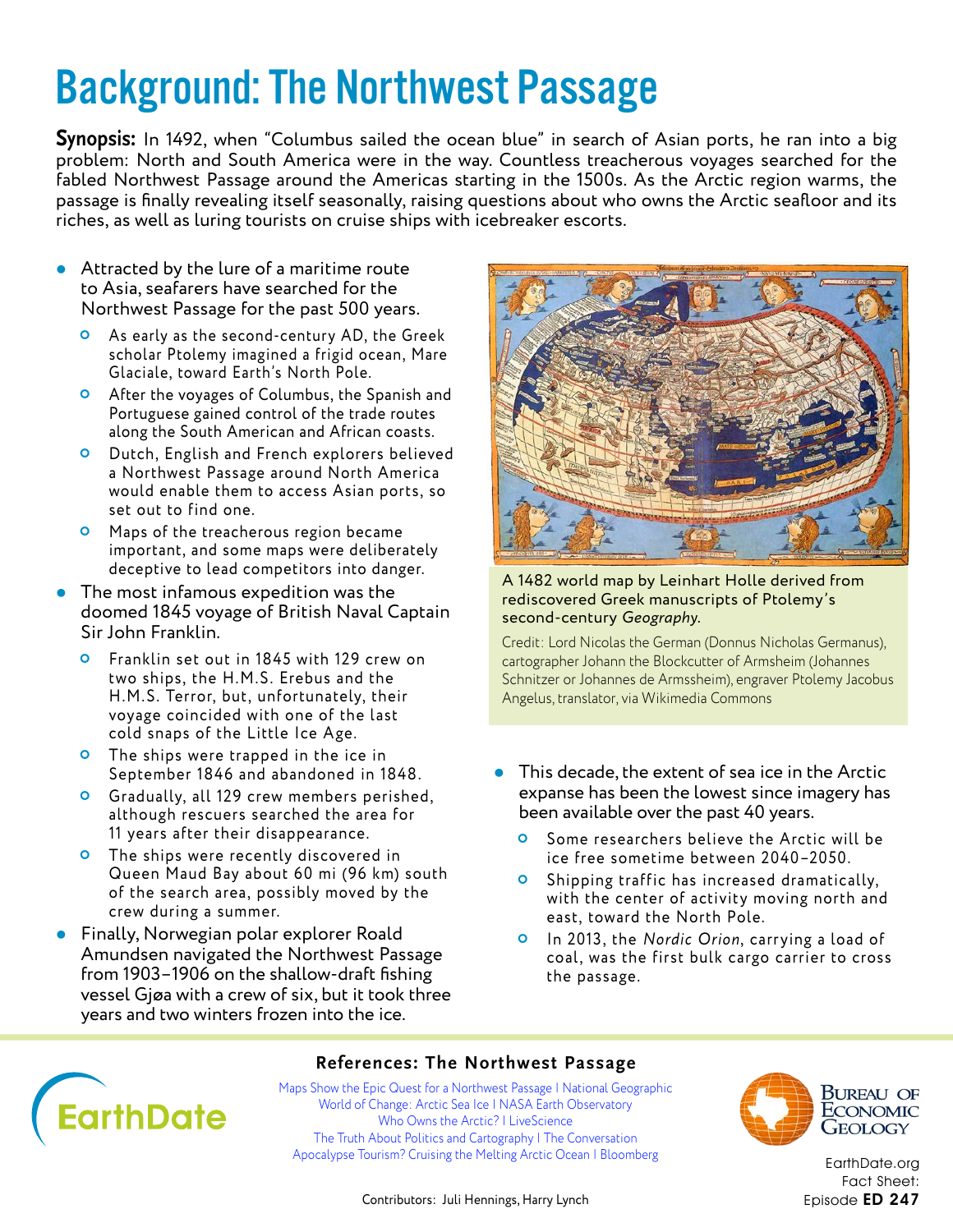## Background: The Northwest Passage

Roald Amundsen was the first to navigate the Northwest Passage entirely by boat, arriving at Nome, Alaska on August 31, 1906.

Credit: Frank H. Nowell Photograph Collection, 1901-1908. ASL-PCA-48, via Wikimedia Commons





On August 22, 2021 ice still blocked the Northwest Passage.

Credit: [Ice Persists in the Northwest Passage | NASA Earth](https://earthobservatory.nasa.gov/images/148802/ice-persists-in-the-northwest-passage?src=eoa-iotd)  **[Observatory](https://earthobservatory.nasa.gov/images/148802/ice-persists-in-the-northwest-passage?src=eoa-iotd)** 

- In August 2016, at \$22,000 to \$120,000 per person, plus \$50,000 emergency insurance coverage, the Crystal Serenity luxury cruise liner left Seward, Alaska, arriving in New York a month later.
- Now, tankers with hardened hulls are travelling through the Arctic without accompanying icebreakers.
	- It took just 19 days for an August 2017 tanker trip from Norway to South Korea, about a week faster than a trip through the Suez Canal.



#### Extent of sea ice in 2012, 2020 and 2021 compared to 1981–2010 average.

Credit: [Shipping Responds to Arctic Ice Decline |](https://earthobservatory.nasa.gov/images/91981/shipping-responds-to-arctic-ice-decline%22)  [NASA Earth Observatory](https://earthobservatory.nasa.gov/images/91981/shipping-responds-to-arctic-ice-decline%22)



Lines on this map show the beacon locations of unique ship visits to Arctic waters between September 1, 2009 and December 31, 2016. Denser and brighter coloring indicates a larger number of ship transits.

Credit: [Shipping Responds to Arctic Ice Decline | NASA](https://earthobservatory.nasa.gov/images/91981/shipping-responds-to-arctic-ice-decline%22)  [Earth Observatory](https://earthobservatory.nasa.gov/images/91981/shipping-responds-to-arctic-ice-decline%22)

- An LNG tanker travelled from South Korea to northern Russia to France in February 2018.
- Accessibiity has once again raised the question: who owns the Arctic?
	- **O** Commercial trade routes that save transit time continue to increase in value.

# **EarthDate**

#### **References: The Northwest Passage**

[Maps Show the Epic Quest for a Northwest Passage | National Geographic](https://www.nationalgeographic.com/culture/article/northwest-passage-map-history?loggedin=true) [World of Change: Arctic Sea Ice | NASA Earth Observatory](https://earthobservatory.nasa.gov/world-of-change/sea-ice-arctic) [Who Owns the Arctic? | LiveScience](https://www.livescience.com/who-owns-the-arctic.html) [The Truth About Politics and Cartography | The Conversation](https://theconversation.com/the-truth-about-politics-and-cartography-mapping-claims-to-the-arctic-seabed-46043) [Apocalypse Tourism? Cruising the Melting Arctic Ocean | Bloomberg](https://www.bloomberg.com/features/2016-crystal-serenity-northwest-passage-cruise/)



Bureau of **ECONOMIC** Geology

[EarthDate.org](http://www.earthdate.org) Fact Sheet: Episode ED 247

Contributors: Juli Hennings, Harry Lynch